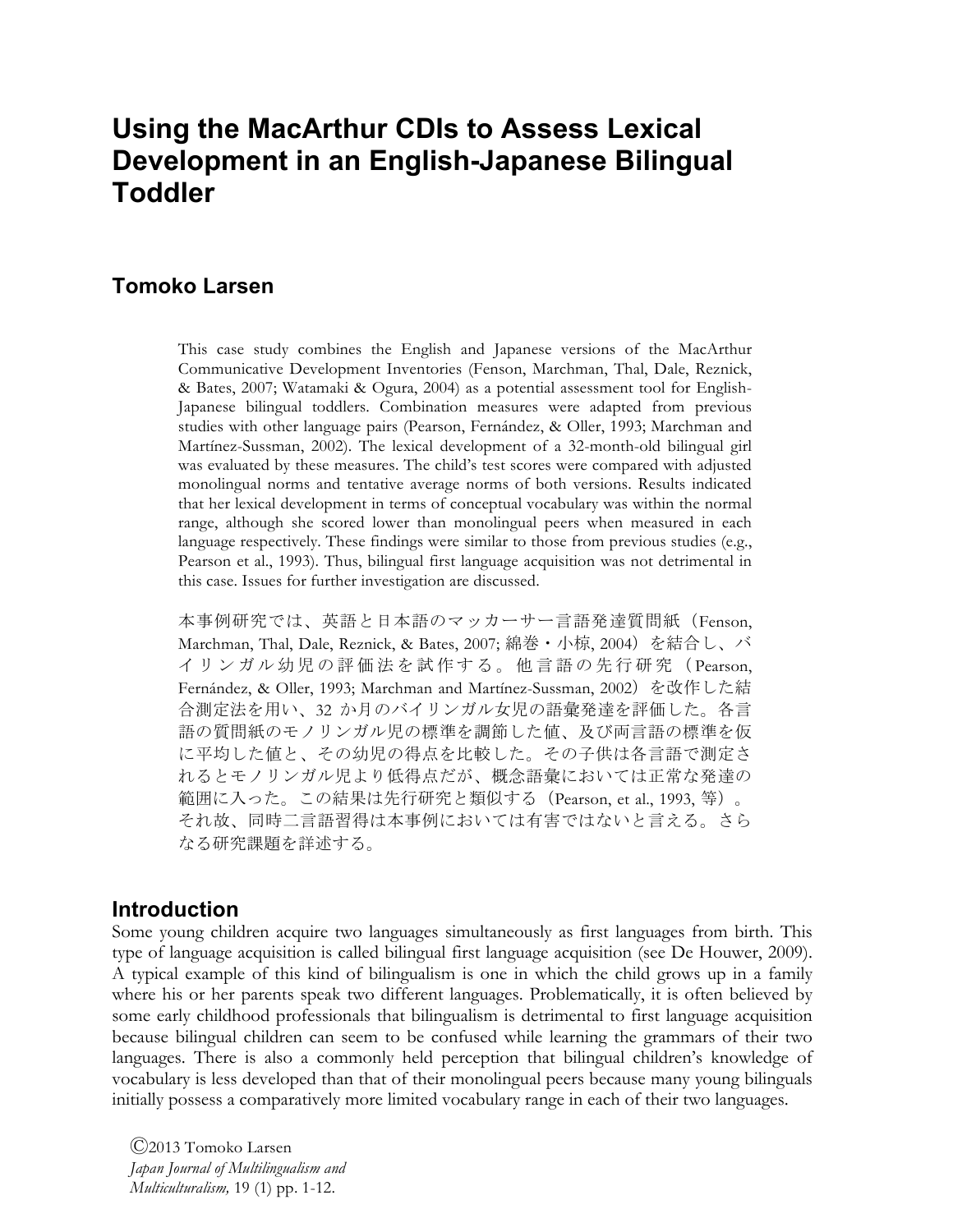In order to address such concerns, there is a need to develop assessment tools that can provide reliable evidence pertaining to the linguistic development of bilingual children. The MacArthur Communicative Development Inventories (the CDIs) (Fenson, Dale, Reznick, Thal, Bates, Hartung, Pethick, & Reilly, 1993), were originally developed to assess the language development of monolingual children. Subsequently however, Pearson and her colleagues (Pearson, Fernández, & Oller, 1993) devised a methodology for combining the English and Spanish language versions of the CDIs. This combined CDI was used to assess the language acquisition of young bilingual infants and toddlers for this specific language pair. Their work also led to additional CDI combination research in other language pairs; two such studies were in Dutch and European French by De Houwer and her colleagues (De Houwer, Bornstein, & Putnick, 2006, as cited in De Houwer, 2009), and in Quebec French and English by Thordardottir and her colleagues (Thordardottir, Rothenburg, Rivard, & Naves, 2006). These combined CDI studies have suggested that bilingualism is not detrimental to the language development of children.

In an effort to extend CDI combination research, the purpose of the current study is to join the English and Japanese versions of the MacArthur Communicative Development Inventories in order to create an assessment tool for young simultaneous bilingual toddlers' lexical development for this specific language pair. To accomplish this, a method of matching expressive vocabulary items in the English CDI (CDI) and the Japanese CDI (JCDI) was devised. Furthermore, two combination measures were used to test a 32-month-old English-Japanese bilingual girl in this case study. Finally, the child's test scores were compared tentatively with monolingual norms after adjustment. These comparisons were made to examine whether results from previous studies in bilingual assessment using the CDIs in other languages were applicable to this English-Japanese bilingual case.

# **Literature Review**

## The MacArthur Communicative Development Inventories

The MacArthur Communicative Development Inventories (Fenson, et al., 1993; Fenson, Marchman, Thal, Dale, Reznick, & Bates, 2007b) were originally designed to assess Englishspeaking monolingual children's lexical and syntactic development and are also used as a screening tool for language learning problems. The CDIs are parent reports in which a child's parent checks the child's knowledge and use of the language. The CDIs facilitate the comparison of a particular child to other children at the same age by percentile scores as well as raw scores. The CDIs consist of three tests which have been developed for different age groups.

The CDIs have also been adapted into other languages; however, the non-English versions of the CDIs are not direct translations of the English original version because, in the process of adapting the CDIs into other languages, various linguistic and cultural differences in communication need to be accounted for (Dale, Fenson, & Thal, 1993).

The Japanese MacArthur Communicative Development Inventories (JDCIs) (Watamaki & Ogura, 2004b) were adapted from the English CDIs by taking characteristics of the Japanese language into consideration. The JCDIs consist of two tests which have been developed for different age groups. In the JCDIs, children's levels of language development are indicated by gender at developmental ages in months by percentile ranks. The concept of developmental ages (*hattatsu nenrei*) and index thereof are used in the JCDIs, but not in the English CDIs. A developmental age is used to assess children who are suspected of showing signs of language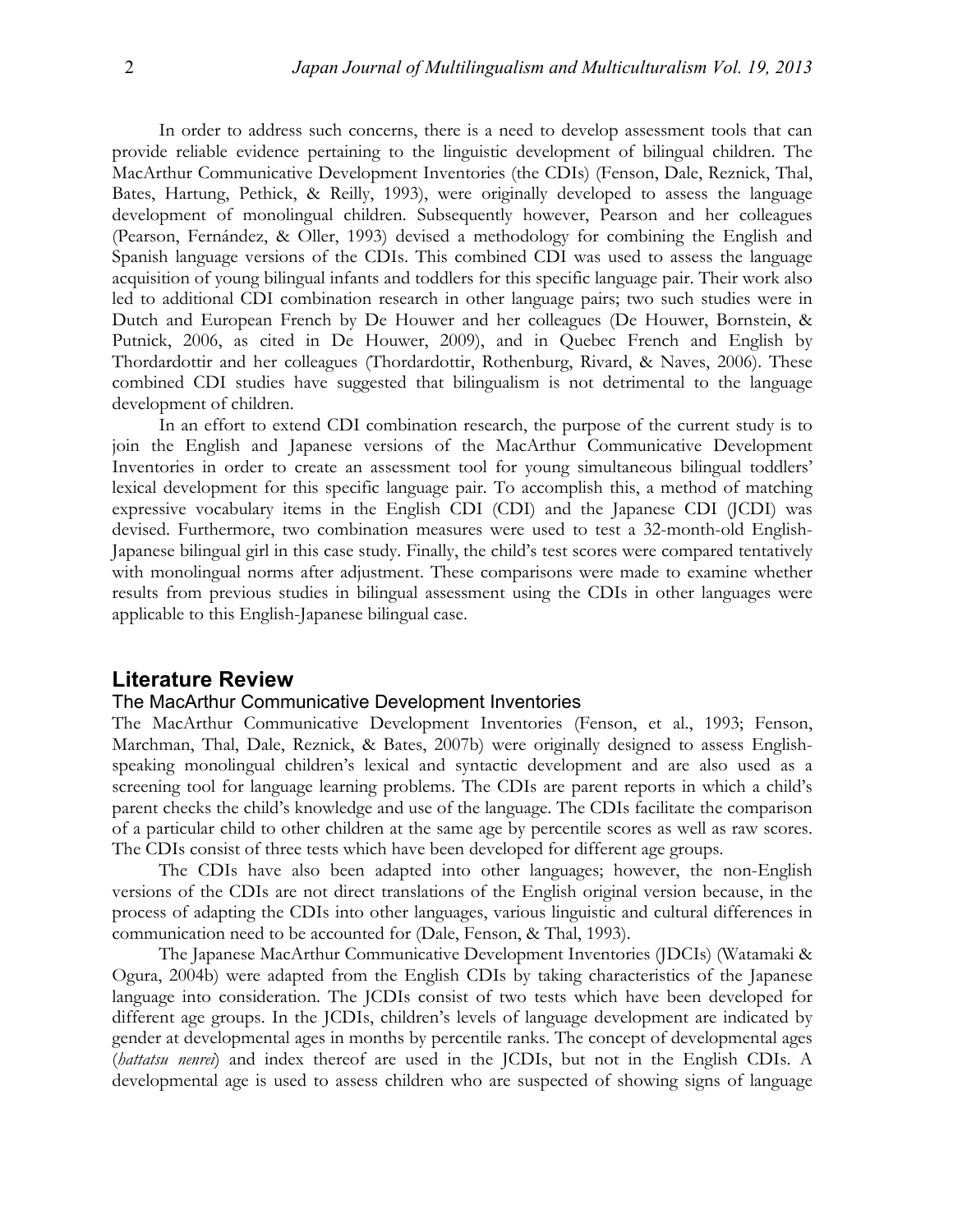delay. Developmental ages are based on the raw scores of children in the 25th percentile rank at a given age in months (Watamaki & Ogura, 2004b).

As far as possible, in making the JCDI, the aims and characteristics of the original English CDI were maintained so that the JCDI could be used for research in bilingual children's language development and cross-linguistic language development. However, test items were changed in accordance with Japanese culture and language and Japanese children's development in communication and language (e.g., the use of mimetics and the acquisition of particles) (Watamaki & Ogura, 2004b).

# Previous Research

The current study utilized knowledge gained from CDI combination studies on young bilingual children. Pearson, et al. (1993) compared lexical development of 25 English-Spanish simultaneous bilingual children and 35 English monolingual children at the ages of 8 to 30 months, all of whom were living in the U.S. The CDI (1989) was used to assess their receptive and productive vocabulary in English and Spanish. The degree of overlap between the bilingual children's lexical knowledge in the two languages was also evaluated by double-language measures called total vocabulary and total conceptual vocabulary. Results indicated bilingual children were not slower than monolinguals in early vocabulary development. A wide range of vocabulary sizes was observed among bilingual children, just as it was with monolinguals. The pattern of the bilinguals' growth in two languages together corresponded closely to that of monolinguals in one language. Therefore, Pearson et al. suggested that bilingual norms for lexical development should be made with reference to the children's performance in the two languages together.

Marchman and Martínez-Sussmann (2002) provided evidence for the validity of the English CDI (Fenson et al., 1993) and the Spanish CDI (IDHC) (Jackson-Maldonaldo, Bates, & Thal, 1992) in a sample of 26 US-based English-Spanish bilingual children at the ages of 23 to 34 months. Scores were significantly correlated with analogous laboratory measures in both languages. In their study, total vocabulary size on the vocabulary checklists of both the CDI and IDHC was computed as the total number of words that the bilingual child said. Moreover, items on both CDIs were matched for the same concepts in order to compute a composite vocabulary score (Marchman, 2004). Following this, total conceptual vocabulary was calculated as the sum of the number of concepts reported in English only, Spanish only, and both languages. A child received credit for only one concept when equivalent words were reported in both languages.

# **Case Study**

# **Participant**

The participant in the present study was a 32-month-old girl acquiring English and Japanese simultaneously as her first languages in the U.S. Taking a flexible approach to the 'one parent, one language' discourse strategy, the child's mother spoke to her in Japanese, and the child's father spoke to her in English. The child was exposed to English for approximately 28 hours per week and Japanese 56 hours per week.

# **Methodology**

The Rationale for English-Japanese Combination Measures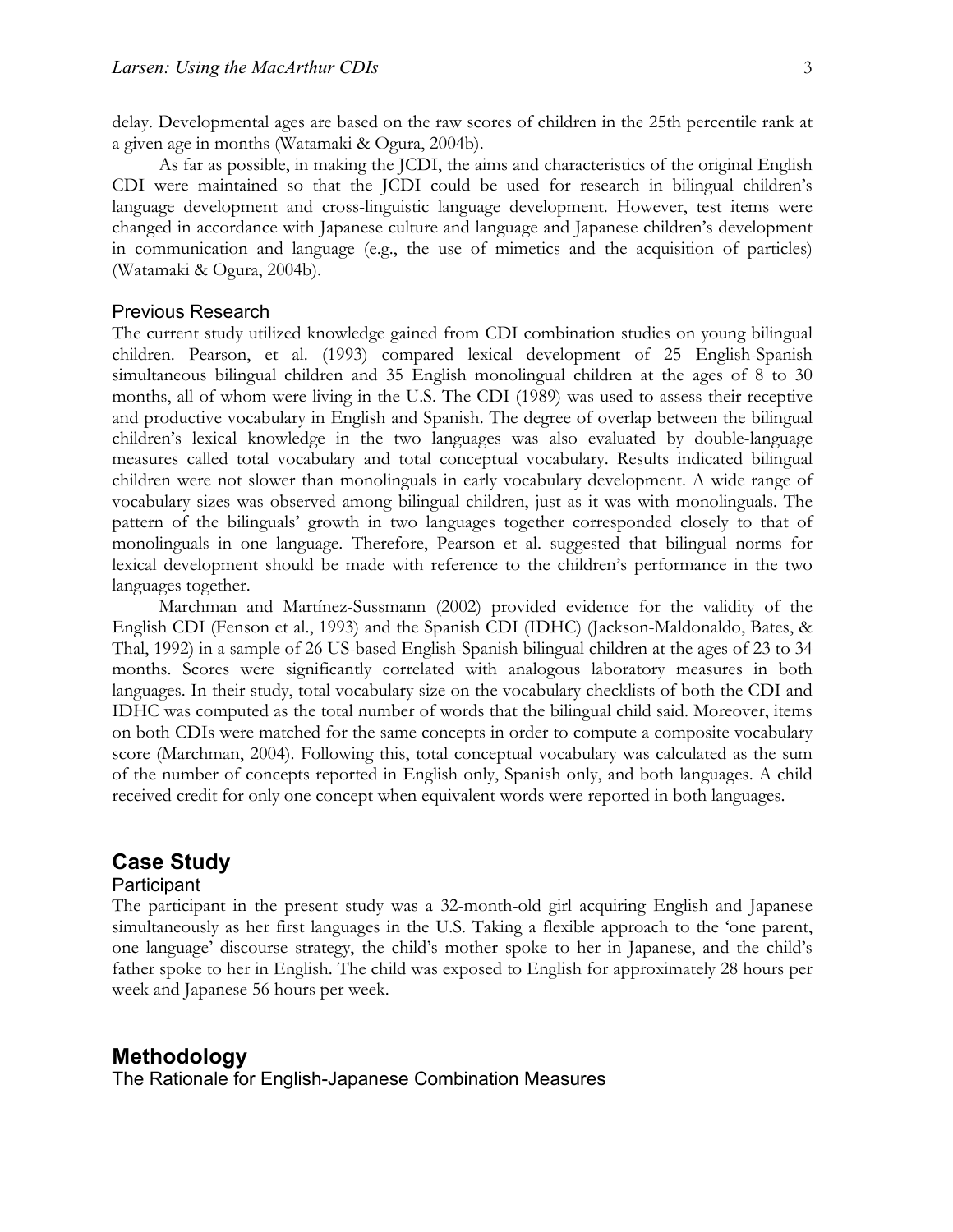The lexical knowledge of bilinguals often differs from that of monolinguals in a number of ways. A language has its own set of words to express meanings or concepts, i.e., its vocabulary. When dealing with monolingual data, the concepts are coded or lexicalized by words from one language; therefore a monolingual's words and concepts are basically the same in number. On the other hand, bilinguals have to acquire two sets of words, each from a different language. At the same time, there is an overlap between a bilingual's lexical knowledge in one language and that in the other language. A bilingual person may express a concept with a word from one or the other language or by using words from both languages that have the same meaning. Therefore, a bilingual's concepts are lexicalized by words in either one language or both languages. However, the sum of words available to a bilingual in both languages is greater than the total number of concepts expressed in the two languages due to the overlap in the bilingual's lexical knowledge (Pearson et al., 1993).

Based on this rationale, two measures were used to combine the English and Japanese CDIs following the method by Pearson et al. (1993). The first combination measure was *total vocabulary* (TV). TV is the sum of words that a bilingual child produces in one language (i.e., English) and words that he or she produces in the other (i.e., Japanese). If the bilingual child can say both 'dog' in English and '*inu*' in Japanese, then he or she can produce two words, thereby scoring two for these words on the CDIs. If the child says either 'dog' or '*inu*', it is considered that he or she has produced one word, scoring one. If he or she says neither, then no word has been produced and the child scores zero.

The second combination measure was *total conceptual vocabulary* (TCV). TCV is the total number of concepts or meanings a bilingual child expresses in either one language or both languages. An English-Japanese bilingual child's vocabulary consists of concepts lexicalized in English, concepts lexicalized in Japanese, and concepts lexicalized in both languages. Words that have the same meanings in the two languages are called *translation equivalents* (TEs) (see Pearson, et al., 1993). For example, 'dog' and *'inu'* have the same meaning and are therefore a pair of TEs. Therefore, TCV is the total number of words a bilingual child produces only in English, words he or she produces only in Japanese, and the number of pairs of translation equivalents he or she produces in both languages. For example, even if a bilingual child can say both 'dog' and '*inu*', then he or she is expressing only one concept, thereby scoring only one for this concept on the CDIs. If the child says either 'dog' or '*inu*', he or she is still expressing one concept, and therefore still scores one for this TE pair. If he or she says neither, then no concept has been expressed and the child scores zero.

## **Materials**

This study used the JCDI: Words and Grammar (ages 16-36 months) (Watamaki & Ogura, 2004b) and its technical manual (Watamaki & Ogura, 2004a) as well as the CDI: Words and Sentences (ages 16-30 months) (Fenson et al., 2007b) and its technical manual (Fenson, Marchman, Thal, Dale, Reznick, & Bates, 2007a). Each version of the CDI consists of two parts, Part I Words and Part II Sentences and Grammar. Only the vocabulary parts (Part I) of both versions were used in this lexical study. The grammar parts (Part II) were excluded as they were considered beyond the scope of this study. For the purpose of translation between English and Japanese, various dictionaries including a Japanese picture dictionary for children (Sanseido, 1996) were referred to. Native speakers of each of the two languages also served as sources of information pertaining to their respective native languages.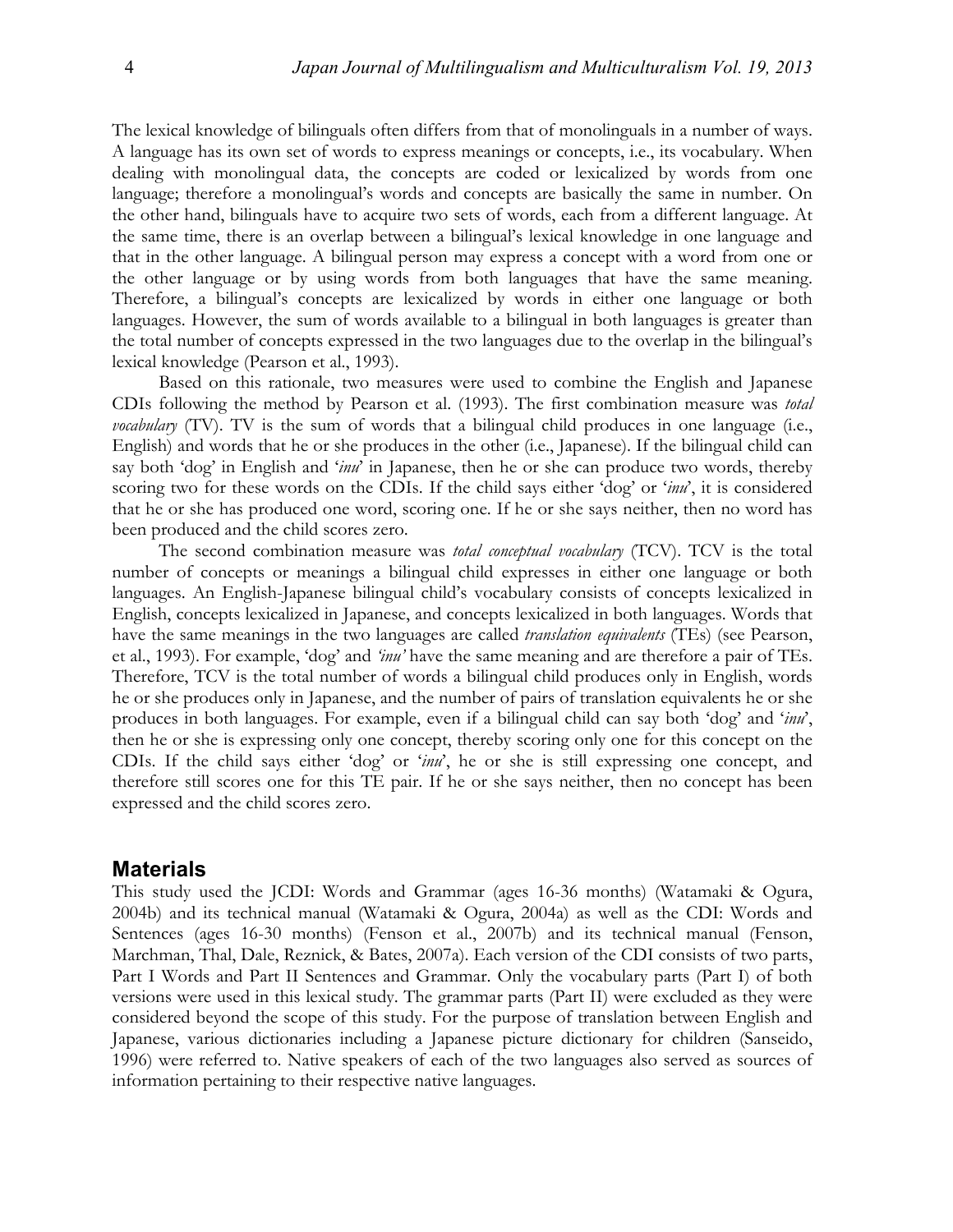#### Combining the CDI and JCDI

Several processes were involved in combining the two tests. First, the common categories in the vocabulary parts of the CDI and JCDI were matched, although some categories were excluded. Words within each category were then matched between the two versions. Some items were only found in the CDI and others existed in the JCDI only; still other items were found in both versions. Those words which had translation equivalents in both languages were paired, and each pair of TEs was listed as one concept. Next, original monolingual norms of the CDI and JCDI were tentatively modified to create adjusted monolingual norms and tentative average norms. Following this, the bilingual participant was tested using both language versions of the CDIs separately and the combination measures (i.e., TV and TCV) of the two versions. Finally, her scores were compared with adjusted monolingual norms of the two versions separately and then with tentative average norms of both versions combined.

#### Combining Categories

Originally, the vocabulary list in the CDI had 680 items spanning 22 categories, whereas the vocabulary list in the JCDI had 711 items spanning 24 categories. Most categories in both versions are either the same or very similar. However, some of the categories in the two versions are organized differently or have no counterparts. For example, while the CDI has a category containing auxiliary verbs in the vocabulary section (Part I: Words), the JCDI contains auxiliary verbs in the grammar section (Part II: Sentences and Grammar). The auxiliary verbs in the two versions were thus excluded from this study.

Therefore, for the purpose of combining the CDI and JCDI, only those categories common to both versions were used. There were 21 common categories in both versions, and excluding the unmatched categories, each version had a total of 659 items. Examples of the matched categories included food and drink, verbs, adjectives, pronouns, and question words.

There were differences between the two versions even in some of the matched categories. For example, a category in English contained items related to games and routines, whereas a category in Japanese contained items related to routines and greetings. Although some English categories contained prepositions and articles, their matched Japanese categories did not.

#### The Rules for Concept Matches

In this study, the rules for matching concepts: (1) allowed only one-to-one correspondences; (2) disallowed repetitions of the same item; (3) prohibited within-language synonyms; and (4) prohibited inter-category transfers. These rules were modified from those found in Marchman's concept matches (2004).

Adhering to the first rule, if one item in English had two Japanese translation equivalents, only one of the Japanese items was matched to the English item; the other Japanese item was listed separately as a concept lexicalized in Japanese only. As a result, three such items were counted as two concepts (e.g., 'bear' = ' $kuma$ '; 'teddy bear' = NA (not applicable or no match)). Exceptions to this rule were the following closed class words:  $T = \alpha \tau \sinh^2 \theta$  or  $\theta \sinh^2 \theta$ ; 'my' = '*watashi no*' or '*boku no*'. In this study, only pronouns referring to the participant's gender were matched with English equivalents. However, if the test-taker had been a boy, '*boku*' and '*boku no*' could have been matched with English equivalents.

In choosing which one of the multiple items in each language should be matched to one item in the other language, consideration was given to the following conditions: (a) which item was a more general translation; (b) which item was acquired by toddlers earlier than the other item(s) by age 30 months according to previous studies (Dale & Fenson, 1996; Ogura,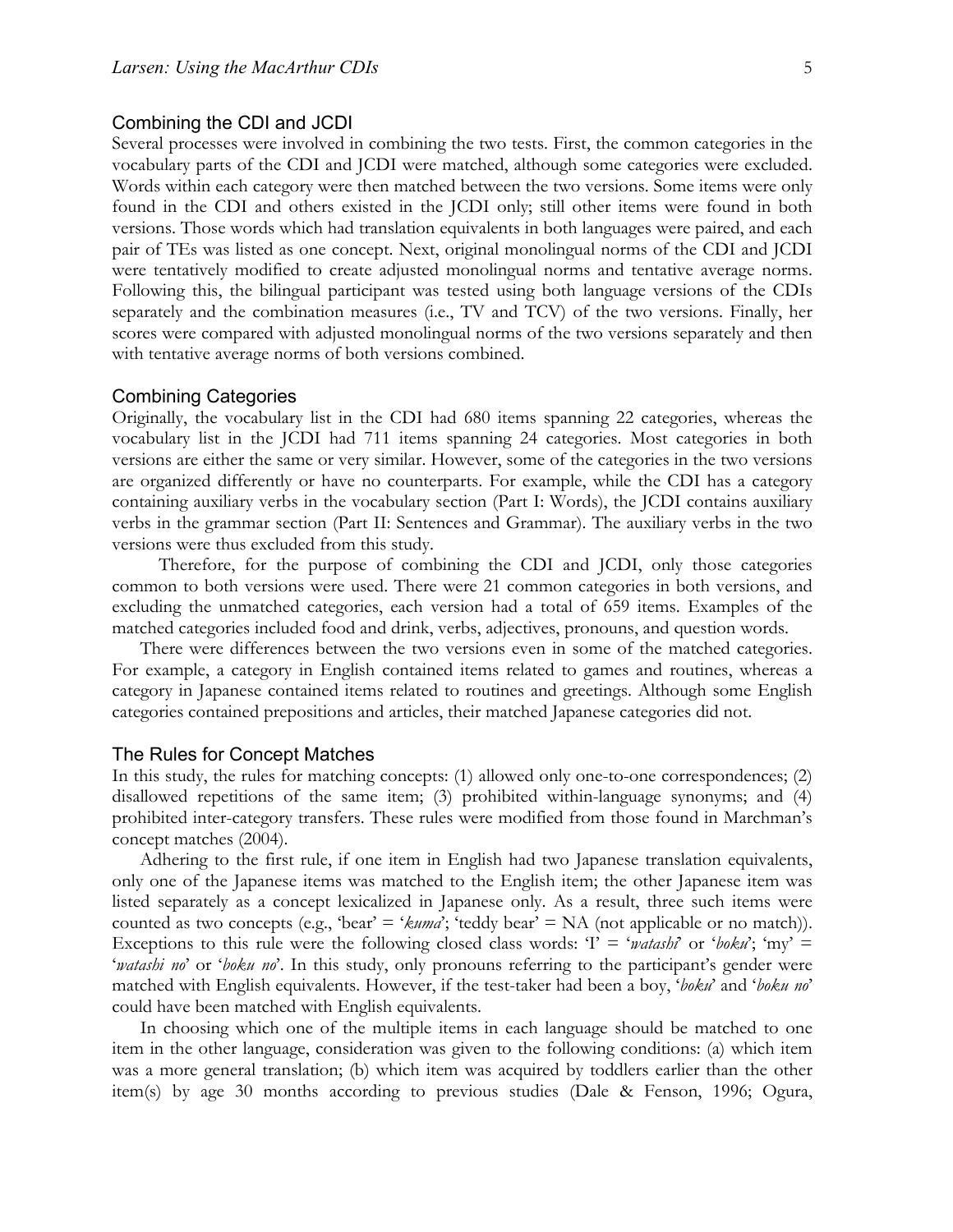Yamashita, & Murase, 1998; Okubo, 1967); and (c) which item, in the researcher's view, was more likely to be used by young children.

The second rule was made possible by changing multiple-to-multiple correspondences into one-to-one correspondences for concept matches. Examples included: 'clock' = '*tokei*'; 'watch' = NA; NA = '*mezamashi*'.

Regarding the third rule, Pearson et al. (1993) also did not allow within-language synonyms because monolinguals were also tested on such synonyms as separate words (e.g., 'hi' and 'hello' as two words). Examples included 'mommy' = '*mama*'; NA = '*okaasan*'.

The fourth rule prohibited inter-category transfers. For example, '*denki*' remained in the category of furniture and rooms instead of being transferred to match '*light*' in the category of small household items. Consequently, the number of words in each category stayed the same as the original CDIs.

# The Extent of Total Vocabulary and Total Conceptual Vocabulary

The extent of the child's TV and TCV as determined by the English-Japanese combination measures were as follows. The number of total vocabulary (TV) was 1318. The number of concepts lexicalized in English only was 236 out of 659 words (35.8%), and the number of concepts lexicalized in Japanese only was also 236 out of 659 words (35.8%). In addition, 423 out of 659 words (64.2%) in each language had translation equivalents; that is, the number of concepts lexicalized in both languages or the number of TE pairs was 423. The number of total conceptual vocabulary (TCV) items was 895.

#### Creating Adjusted Monolingual Norms and Tentative Average Norms

Since the 32-month-old bilingual girl in this study was over the age limit of the CDI, percentile scores of monolingual English-speaking girls at age 30 months were used for this assessment. For Japanese, percentile scores of monolingual girls at age 32 and 30 months were used.

In order to compare the bilingual child's scores with monolingual norms, original monolingual norms for Word Produced in the CDI technical manual (Fenson, et al., 2007a) and those for Expressive Vocabulary in the JCDI manual (Watamaki & Ogura, 2004a) were tentatively adjusted for this study. This adjustment, discussed earlier, was necessary due to the exclusion of certain categories from both versions. This was done by reducing the total numbers of words from 680 to 659 in English and from 711 to 659 in Japanese. Raw scores for monolingual norms of each language were then reduced by the same rates as the total numbers of words. However, these adjusted scores were merely estimates.

After adjusting monolingual norms tentatively, monolingual girls' minimum raw scores at the 50th percentile in the respective languages were as follows: 564 at age 30 months in English; 498 at age 32 months and 464 at age 30 months in Japanese. Moreover, the averages of English and Japanese raw scores were calculated to create tentative average norms. This was attempted because the English raw scores were much higher than the Japanese raw scores even within the same percentile ranks in the original monolingual norms. The average of the English and Japanese minimum raw scores at the 50th percentile for 30-month-old girls was 514.

# **Results**

The Bilingual Child's Scores in Comparison with Tentative Norms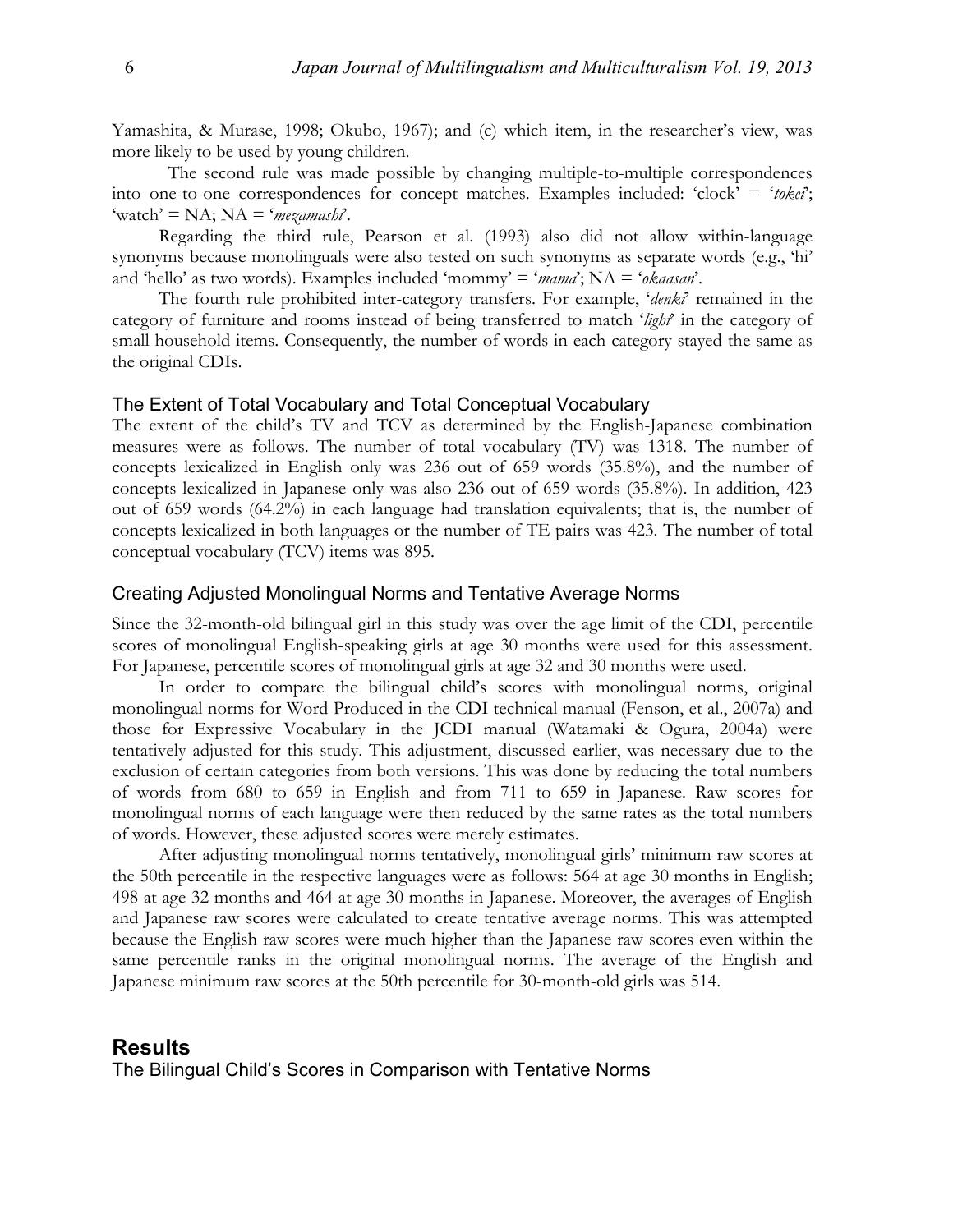Using the combination measures in this study, the test results of the English-Japanese bilingual girl at age 32 months were as follows: her English raw score was 409 out of 659; her Japanese raw score was 399 out of 659; her total vocabulary (TV) was 808 out of 1318; her total conceptual vocabulary (TCV) was 559 out of 895.

Table 1 presents the participant's raw scores and percentile scores in comparison with adjusted monolingual norms and tentative average norms for monolingual girls. Comparing the bilingual child's scores with adjusted monolingual norms in each language, her percentile score in English at age 30 months was at the 20th percentile. If her English raw score was tentatively matched to its developmental age by placing the score in the 25th percentile rank as in the JCDI (Watamaki & Ogura, 2004b), her developmental age was 29 months according to English norms. The child's Japanese percentile score at age 32 months was at the 25th percentile, meaning her developmental age was also 32 months. She was at the 35th percentile for age 30 months in Japanese norms.

However, her TV was 157.2% higher than the average of the minimum raw scores at the 50th percentile at age 30 months in both languages. Comparing her TCV with Japanese monolingual norms, her TCV was at the 65th percentile at age 32 months and at the 75th percentile at age 30 months. In English norms, her TCV was at the 45th percentile at 30 months old. Moreover, her TCV was at the 65th percentile at age 30 months in tentative average norms.

| Languages  | <b>Raw Scores</b> | <b>Percentile Scores</b>                               |
|------------|-------------------|--------------------------------------------------------|
| English    | 409 out of 659    | English norms: 25th percentile at age 29 months; 20th  |
|            |                   | percentile at age 30 months                            |
| apanese    | 399 out of 659    | Japanese norms: 35th percentile at age 30 months; 25th |
|            |                   | percentile at age 32 months                            |
| TV         | 808 out of 1318   | Average norms: 157.2% higher than the 50th percentile  |
|            |                   | score at age 30 months                                 |
| <b>TCV</b> | 559 out of 895    | English norms: 45th percentile at age 30 months        |
|            |                   | Japanese norms: 75th percentile at age 30 months; 65th |
|            |                   | percentile at age 32 months                            |
|            |                   | Average norms: 65th percentile at age 30 months        |

*Table 1: The participant's raw scores and percentile scores compared with adjusted monolingual norms and tentative average norms (girls)*

Figure 1 compares the participant's raw scores, TV and TCV with adjusted monolingual norms and tentative average norms for girls. Her English and Japanese raw scores were compared with the minimum raw scores at the 50th percentile in English at age 30 months and in Japanese at age 32 months in adjusted monolingual norms respectively. Her TV was compared with the average of the minimum raw scores at the 50th percentile at age 30 months in both monolingual norms. Her TCV was compared with the average of the minimum raw scores at the 50th percentile at age 30 months in both monolingual norms.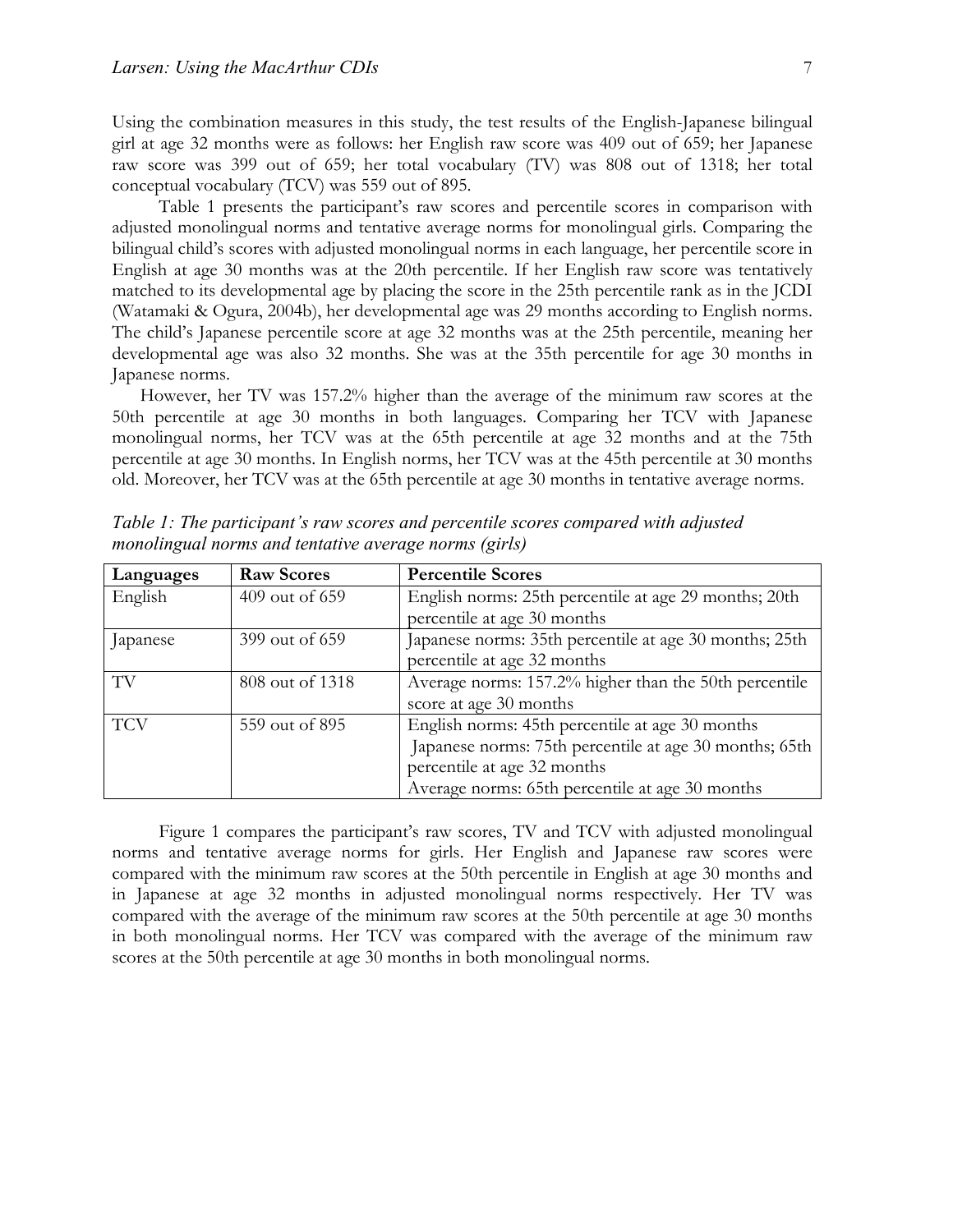

*Figure 1: The participant's scores compared with adjusted monolingual norms and tentative average norms (girls)*

# **Discussion**

In this study, the English CDI was used even though the 32-month-old participant exceeded its designed upper age limit by two months. This approach was consistent with other combination studies (Marchman & Martínez-Sussmann, 2002; Thordardottir et al., 2006) since bilingual children were not expected to be near ceiling levels in either language.

Some categories in the CDI and JCDI were excluded from concept matches. Although an earlier study of a different language pair (Thordardottir et al., 2006) included sections that were difficult to match (e.g., closed class items with too many translation equivalents) as words having no translation equivalents, the current study preferred to exclude those categories that could raise any doubt. It was also noted that there were even some differences between the CDI and JCDI in some matched categories. This may reflect cultural or linguistic differences between the two versions.

The rules for matching concepts were modified from those of Marchman (2004). These rules may potentially have the following advantages for comparative analyses and further application: First, since no word is repeatedly used in concept matches, it is reasonable and easy to compare the vocabulary sizes of bilinguals with those of monolinguals. It is also reasonable to use monolingual norms for bilinguals tentatively. Second, by using one-to-one correspondences only, a new bilingual vocabulary test may be created based on its concept matches. Third, by prohibiting inter-category transfers, the number of words in each category remains the same as that of the original CDI or JCDI. This is also useful for: (a) the comparison of a bilingual child's English and Japanese vocabularies in corresponding categories; (b) the comparison between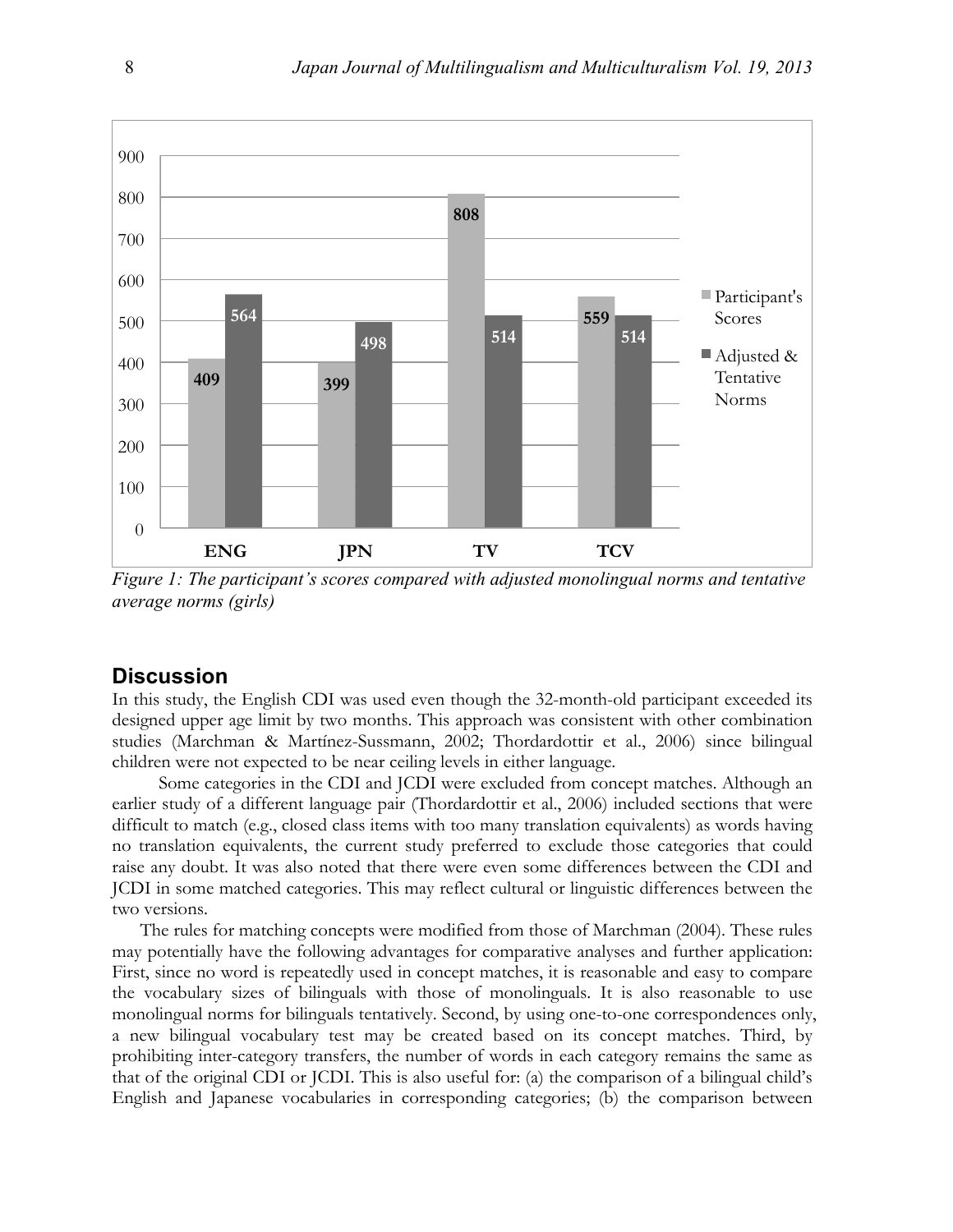bilinguals and monolinguals in each language in order to examine possible characteristics in lexical development in different categories; and (c) the comparison of the CDI and JCDI when analyzing linguistic and cultural differences between the two versions.

Original monolingual norms were tentatively adjusted and averaged. The adjustment was attempted solely for the purpose of comparing the participant with the two monolingual groups' raw scores in relation to TV and TCV.

This study also evaluated the bilingual child's developmental ages in expressive vocabulary. When the child's English score was tentatively matched to its corresponding developmental age, which is used in the JCDI when language delay is suspected (Watamaki & Ogura, 2004b), her developmental age was 29 months based on English monolingual norms. This indicated that she was below the normal range of development in English, even though the CDI defines language delay differently from the JCDI (Fenson, et al., 2007b). On the other hand, the child's developmental age in Japanese was 32 months; that is, her Japanese was within the normal range of language development. The difference in the child's developmental ages in the two languages indicated that at the time of the test her Japanese was stronger than her English in terms of vocabulary.

These differing levels of development in the two languages reflected the fact that the child had been exposed to more Japanese than English (i.e., approximately 66.7% Japanese to 33.3% English). This finding supports previous studies identifying a correlation between language exposure estimates and vocabulary learning in two languages for bilingual children (e.g. Pearson, Fernández, Lewedeg, & Oller, 1997).

In this study, the bilingual child's total vocabulary was much greater than monolinguals' raw scores. This suggested that the bilingual child produced many more words in the two languages together than monolinguals of either language. Furthermore, the bilingual child's total conceptual vocabulary was within the normal range of development for monolinguals in both languages. However, depending on which monolingual norms are compared, there was a difference in the percentile scores of the bilingual child's TCV, with English being lower than Japanese. These findings were similar to those from previous studies in different CDI language combinations (see, for example, Pearson et al., 1993; De Houwer et al., 2006; Thordardottir et al., 2006).

When the original norms of the CDI and JCDI were compared, it was noticed that English monolinguals knew more words than Japanese monolingual peers of the same age. This may reflect cross-linguistic and cross-cultural differences in patterns and rates of language acquisition. Pearson (1998) cited studies (Bornstein, Tal, & Tamis-LaMonda, 1991; Boysson-Bardies, & Vihman, 1991) indicating that Japanese infants acquired vocabulary more slowly than infants acquiring some other languages.

There are several issues that require further investigation in order to improve the combined version of the CDI and JCDI for the assessment of bilingual language development. First, since the JCDI is not a direct translation of the CDI, it is crutial to devise the best possible method for matching concepts or translation equivalents by interpretation or approximation. Pearson et al. (1993) mentioned that some translation equivalent pairs that had apparently the same meanings for adults might not be semantically equivalent for children. It would be interesting to investigate this point in the Japanese-English combination.

Second, since the CDIs in English and other languages including their normative studies were originally developed to assess monolinguals, creating bilingual norms will be a major challenge. Because there are many variables in bilingual children's linguistic environments and situations such as the amount of language exposure, a wide range of normative data is needed. De Houwer (2009) suggests that it is problematic to compare CDI data from bilingual children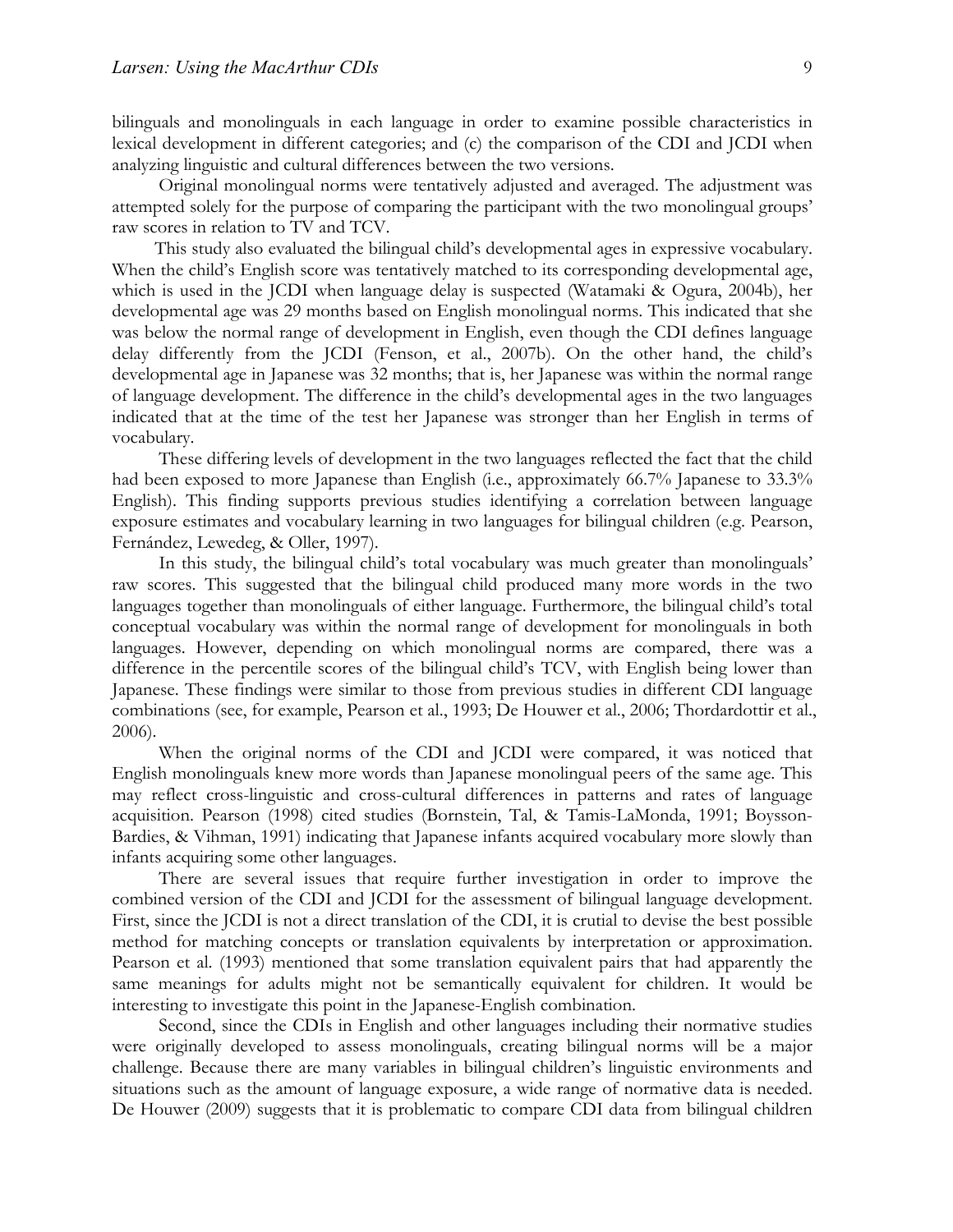with percentile scores for monolingual children and recommends that researchers use raw CDI scores. Pearson et al. (1993), on the other hand, suggest that current norms should be adequate for bilinguals if their performance in the two languages was taken into account. Keeping these recommendations in mind, the bilingual child's scores were tentatively compared with monolingual norms in this case study.

Third, since the combination method of the CDI and JCDI was used to test only one bilingual child in this study, more English-Japanese bilingual children need to be tested in order to obtain more quantitative data and better quality findings. In addition, since the current study lacks information on concurrent validity, such studies must also be conducted. Further research is required to verify whether the findings of this study are applicable to other cases of English-Japanese bilingual first language acquisition.

Finally, in order for this bilingual assessment to be used as a screening tool for language delay, specific screening guidelines for English-Japanese bilinguals should be established. Unfortunately, the technical manuals of the CDI and the JCDI (Fenson et al., 2007a; Watamaki & Ogura, 2004a) specify the criteria for language delay in monolinguals only, and the previous CDI studies in other language pairs mentioned earlier focused only on healthily developing bilingual toddlers. However, studies using the CDIs and other vocabulary checklists (e.g., the Language Development Survey by Rescorla, 1989) show that bilingual children's expressive language development is comparable to that of monolinguals when both languages are combined (Pearson et al, 1993; Junker & Stockman, 2002) and that the age of onset of word combinations is similar for both bilinguals and monolinguals (Patterson, 1998; Marchman & Martínez-Sussmann, 2002). Because of these studies, Dale and Patterson (2009) recommend that bilingual two-year-olds who are not combining words and/or who have small total expressive vocabularies (less than 40 words) should be monitored and/or referred for further evaluation, just as monolingual children are. According to Thordardottir (2006), bilingualism itself does not impair language; bilingualism is an attainable goal even for children with language impairments and developmental deficits. While these additional studies provide potential guidelines for screening overall bilingual language delay, their application to specific language pairs, including English and Japanese, will require further research and testing.

# **Conclusion**

The main purpose of this case study was to combine the English CDI (Fenson et al., 2007b) and the Japanese CDI (Watamaki & Ogura, 2004b) in order to assess bilingual toddlers' lexical development. Based on Pearson et al. (1993), two combination measures of total vocabulary (TV) and total conceptual vocabulary (TCV) were used to test a 32-month-old bilingual girl. TV was the sum of words that the child produced in English and words that she produced in Japanese. Since a bilingual child's vocabulary consists of concepts lexicalized in either one or both languages (Pearson et al., 1993), TCV was the total number of words the bilingual child produced only in English, words she produced only in Japanese, and the number of pairs of translation equivalents (TEs) produced in both languages.

In this method of combining the CDI and JCDI, the common categories in the vocabulary section of both versions were matched and then words within each category were paired. Some categories were excluded due to structural differences or the lack of corresponding categories between the two versions. To create tentative norms, the original monolingual norms of the CDI (Fenson et al., 2007a) and JCDI (Watamaki & Ogura, 2004a) were adjusted. The bilingual participant was tested by using the respective versions and the combination measures.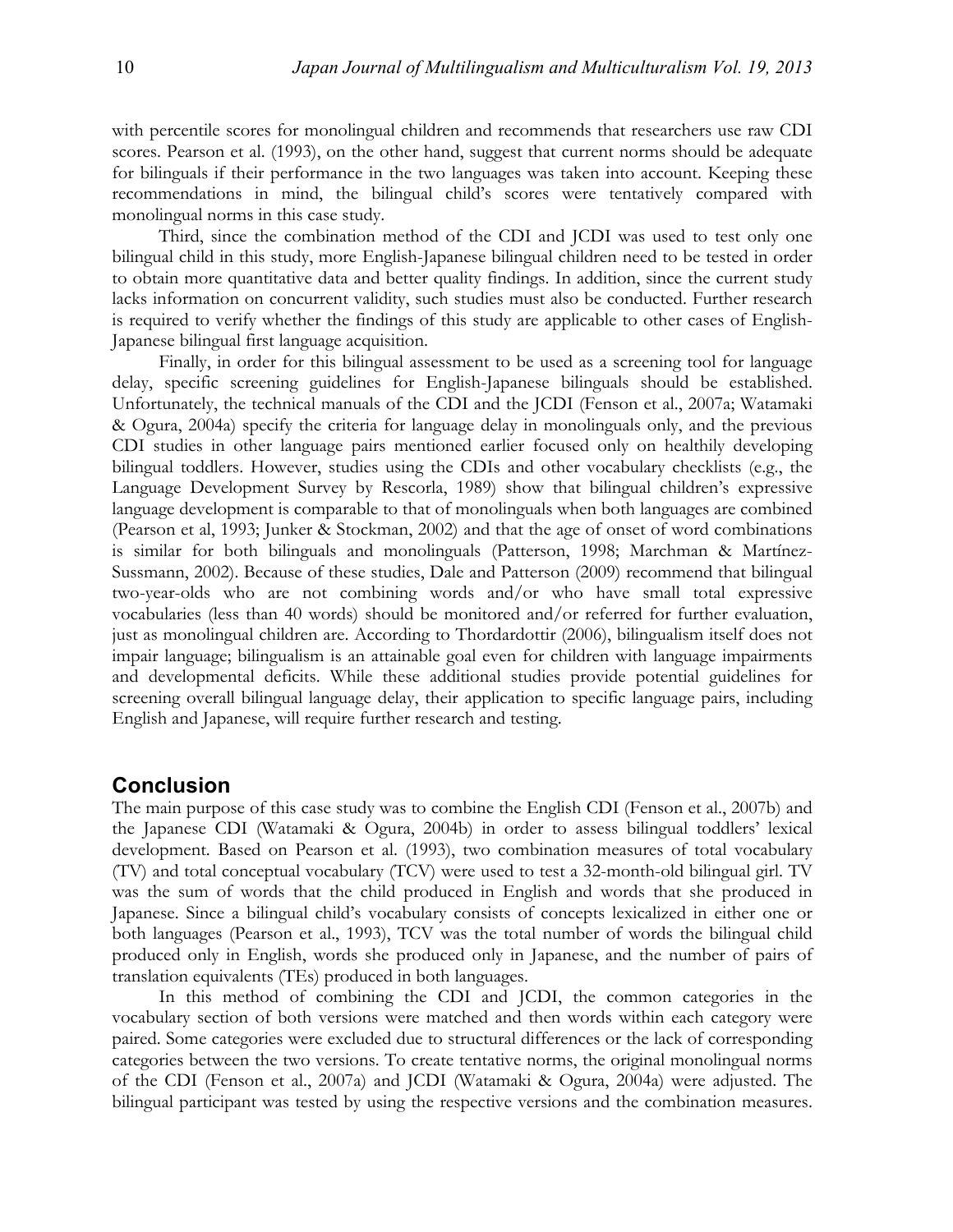The participant's scores were tentatively compared with the adjusted monolingual norms of the two versions separately and with the tentative average norms of both versions combined. Although the participant scored lower than most monolingual peers when measured in one language only, the results indicated that her overall lexical development in terms of conceptual vocabulary was within the normal range of development.

Thus, a combination method of the English and Japanese versions of the MacArthur Communicative Development Inventories was successfully devised to create an assessment tool for a simultaneous bilingual child's lexical development. It was also possible to compare the child's scores with adjusted monolingual norms and tentative average norms. The findings of this study were similar to those from previous studies with other language combinations (e.g., Pearson et al., 1993). Therefore, this case study indicates that bilingual first language acquisition is not detrimental to the English-Japanese bilingual toddler.

Combined versions of the CDI and its adaptations into other languages have practical relevance and application to the study of bilingualism and multilingualism. These testing instruments are needed for data collection purposes to support further research such as longitudinal studies of bilingual/multilingual first language acquisition or comparative studies of lexical or syntactic development in bilingual/multilingual children vs. monolingual children. Therefore, the unprecedented development of this bilingual testing instrument specifically using the CDI and JCDI can be justified for its potential versatility in bilingual/multilingual studies and contribution towards extending CDI combination research.

## **References**

- Bornstein, M.H., Tal, J., & Tamis-LaMonda, C.S. (1991). Parenting in cross-cultural perspective: The United States, France, and Japan. In M. H. Bornstein (ed.), *Cultural approaches to parenting* (pp. 69-90). Hillsdale, NJ: Erlbaum.
- Dale, P.S., & Fenson, L. (1996). Lexical development norms for young children. *Behavior Research Methods, Instruments, & Computers*, *28*, 125-127.
- Dale, P.S., Fenson, L., & Thal, D. (1993). Suggestions for the adaptation of the CDIs. Retrieved March 6, 2012, from http://www.sci.sdsu.edu/cdi/suggestions\_adaptations.htm
- Dale, P.S., & Patterson, J.L. (2009). Early identification of language delay. Retrieved July 19, 2013, from http://www.child-encyclopedia.com/documents/dale-pattersonangxplanguage.pdf
- de Boysson-Bardies, B., & Vihman, M.M. (1991). Adaptation to language: Evidence from babbling and first words in four languages. *Language*, *67*, 297-319.
- De Houwer, A., Bornstein, M.H., & Putnick, D.L. (2006). Bilingual infants know more words: A monolingual-bilingual comparison of lexical development at 13 months using the CDI. Poster presentation at the Language Acquisition and Bilingualism Conference, Toronto, Canada, May 4-7.
- De Houwer, A. (2009). *Bilingual first language acquisition*. Bristol, UK: Multilingual Matters.
- Fenson, L., Dale, P.S., Reznick, S., Thal, D., Bates, E., Hartung, J., Pethick, S., & Reilly, J. (1993). *MacArthur Communicative Development Inventories*. San Diego, CA: Singular Publishing Group, Inc.
- Fenson, L., Marchman, V.A., Thal, D.J., Dale, P.S., Reznick, J.S., & Bates, E. (2007a). *MacArthur-Bates Communicative Development Inventories: User's guide and technical manual* (2nd edition). Baltimore, MD: Brookes Publishing.